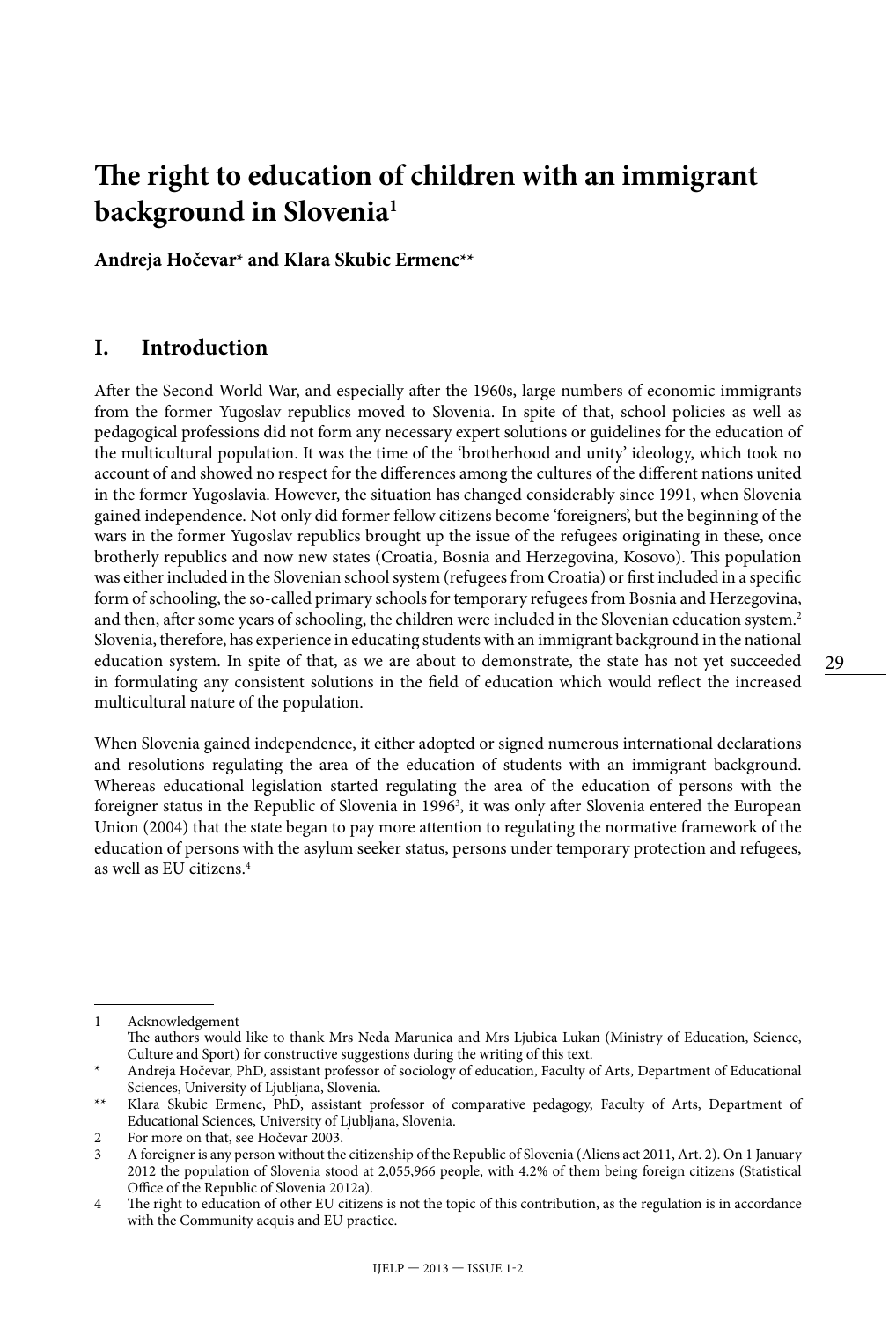Currently the area is regulated by several legal acts (e.g. Aliens act 2011, International protection act 2011, Rules on the rights of applicants for international protection 2011) and acts amending the acts in the area of education, regulating the issues in educational legislation. At the operational level the framework for regulating the field was to be provided by the Strategy for the inclusion of migrant children and students in the education system in the Republic of Slovenia, adopted in 2007 (hereafter referred to as Strategy).

As will be seen below, different acts, implementing regulations and the Strategy cover different target groups and their terminologies are not unified. They use terms like foreigners, migrant students, immigrant students, refugees, persons under subsidiary protection, persons under temporary protection, etc. We have decided to use the term 'students with an immigrant background'. By using it, we wish to emphasize the pedagogical principle of dealing with the population. The latter puts centre stage the individual who must have the same rights as all other students in the education system, regardless of any circumstances – including the legal status. Furthermore, these students possess specific life experiences and, thereby, specific identity positions, which much be taken into account when approaching them in the educational space. We have also opted to use the term, since it does not exclude or stigmatize anybody.

## **II. The general legislation which also regulates the issues of children, students (and adults) with an immigrant background**

Article 105 of the Aliens act (2011) states that the Republic of Slovenia guarantees the conditions for the integration of the foreigners who are not EU citizens, but have a Slovenian residence permit or residence registration certificate into the cultural, economic and social life of the Republic of Slovenia. The next article of the same act stipulates that the foreigners who are not EU citizens (and have permanent residence in Slovenia as well as their family members with a temporary residence permit in Slovenia for the purpose of a family reunion) are entitled to assistance such as free programmes promoting faster integration into the cultural, economic and social life of the Republic of Slovenia:

- − participation in the courses of the Slovenian language, history, culture and constitution;
- − programmes of mutual acquaintance and understanding with Slovenian citizens;
- − informative programmes about their integration into Slovenian society.5

When our text was being written, the Ministry of the Interior published on its website the proposal of the Regulation on the manners and scope of ensuring assistance programmes for the integration of the foreigners who are not EU citizens (the proposal – hereafter referred to as Regulation – was in public discussion until 9 July 2012). The title of the Regulation gives the impression of defining various assistance programmes, but it only regulates learning the Slovenian language (sic!) with the help two programmes: The programme of learning the Slovenian language and The programme of learning about Slovenian history, culture and constitution, which can be combined and provided as a single programme or offered separately.<sup>6</sup> Article 3 of the Regulation specifies the programme participation times that individual 'categories' of the foreigners who are not EU citizens are entitled to: they are entitled to the programme of learning the Slovenian language or the combined programme from 60 to 180 hours.7

7 Ibid.

<sup>5</sup> Ibid.

<sup>6</sup> Ibid., Art. 2.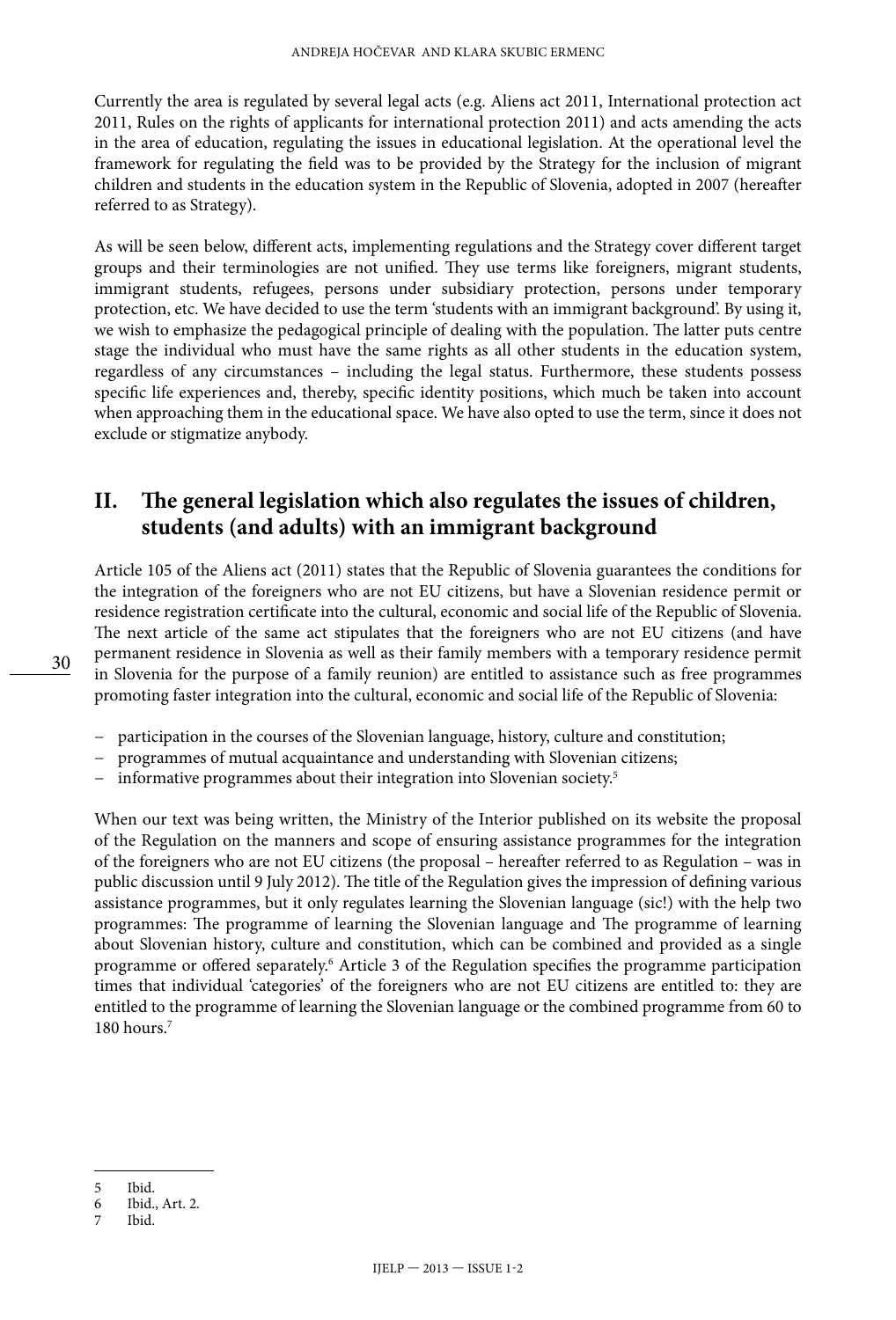The International protection act (2011) regulates the questions concerning the individuals<sup>8</sup> with the refugee status<sup>9</sup> and the status of subsidiary protection<sup>10</sup>. Article 78 of the act defines the rights of the applicants for international protection<sup>11</sup> (hereafter referred to as applicants). Article 86 regulates the right to education in more detail. According to the legislation regulating compulsory primary-school education, applicants are recognized the right to primary-school education. Applicants are enabled and in case of minors ensured, in cooperation with their legal representatives, access to education at vocational and secondary schools under the same conditions obliging the citizens of the Republic of Slovenia. The applicants are enabled access to higher and university education under the same conditions as the citizens of the Republic of Slovenia.12 It is interesting, however, that the act states that humanitarian aid, generally provided by non-governmental, intergovernmental and governmental organizations working in the humanitarian area, mostly includes material, cultural, psychosocial help, childcare and the education of children, teenagers and adults (sic!) as well as other forms of assisting applicants.<sup>13</sup>

In addition, the Rules on the rights of applicants for international protection (2011) stipulate that the funds needed to ensure the rights to education at primary, secondary, higher and university levels are provided by the ministry responsible for education and science.14 The Rules also state that additional funds to cover the expenses of educational materials and other costs related to providing primaryand secondary-school education (workbooks, notebooks, drawing materials, school excursions, ...) not covered by the ministry responsible for education or the local community, should be provided by the responsible body, given that applicants have no means of their own.15 Applicants are entitled to part of their school travelling and food expenses being covered under the same conditions as the citizens of the Republic of Slovenia.<sup>16</sup>

## **III. The legislation regulating the education of children with an immigrant background**

Article 81 of the umbrella act – that is, the Organization and financing of education act (2008) – specifies that the state budget provides the funds for the materials for Slovenian courses for the foreigners

<sup>8</sup> From 1995 to 31 December 2011 international protection in Slovenia was granted to 233 people (Migration and Integration Directorate 2012, p. 41).

<sup>9</sup> The refugee status is granted to the third-country citizen who provides justifiable proof that he or she is in danger of being persecuted due to race, religion, nationality, political belief or affiliation to a special social group and is outside the country whose citizenship he or she has, and cannot or – due to fear – does not want to enjoy the protection of the country of origin, or the person without citizenship who is outside the country where he or she had residence and cannot or does not want to return to the country due to justified fear (ibid.).

<sup>10</sup> The subsidiary protection status is granted to the third-country citizen or the person without citizenship who does not meet the conditions for the refugee status, if there are justifiable reasons that serious damage would be caused to him or her upon return to the country of origin or the country of the last residence in the case of the person without citizenship (ibid., Art. 2).

<sup>11</sup> The applicant for international protection is the third-country citizen or the person without citizenship who has filed a complete application for international protection in the Republic of Slovenia (ibid., Art. 3).

<sup>12</sup> In 2011 nine children with the international protection status were included in the education system, 14 students with the status attended primary school, 11 students with the status attended secondary school, three people with the status studied at the higher level, and eight such persons participated in the primary-school educational programme for adults (ibid., p. 52). In 2011 93 children and underage applicants for international protection were accommodated in Slovenia – 38 children were under the age of 13 and 55 teenagers were from 14 to 17 years old. The applicants included 54 minors without accompaniment (ibid., p. 31).

<sup>13</sup> Ibid., Art. 87.<br>14 Ibid., Art. 28.

Ibid., Art. 28.

<sup>15</sup> Ibid., Art. 29.<br>16 Travelling to

Travelling to school subsidy can be received by the students whose place of permanent residence is five or more kilometres away from their school. In accordance with the existing legislation, the students fulfilling the condition – that is, weak economic status – are entitled to snack and lunch subsidies (Ministry of Labour, Family and Social Affairs 2012).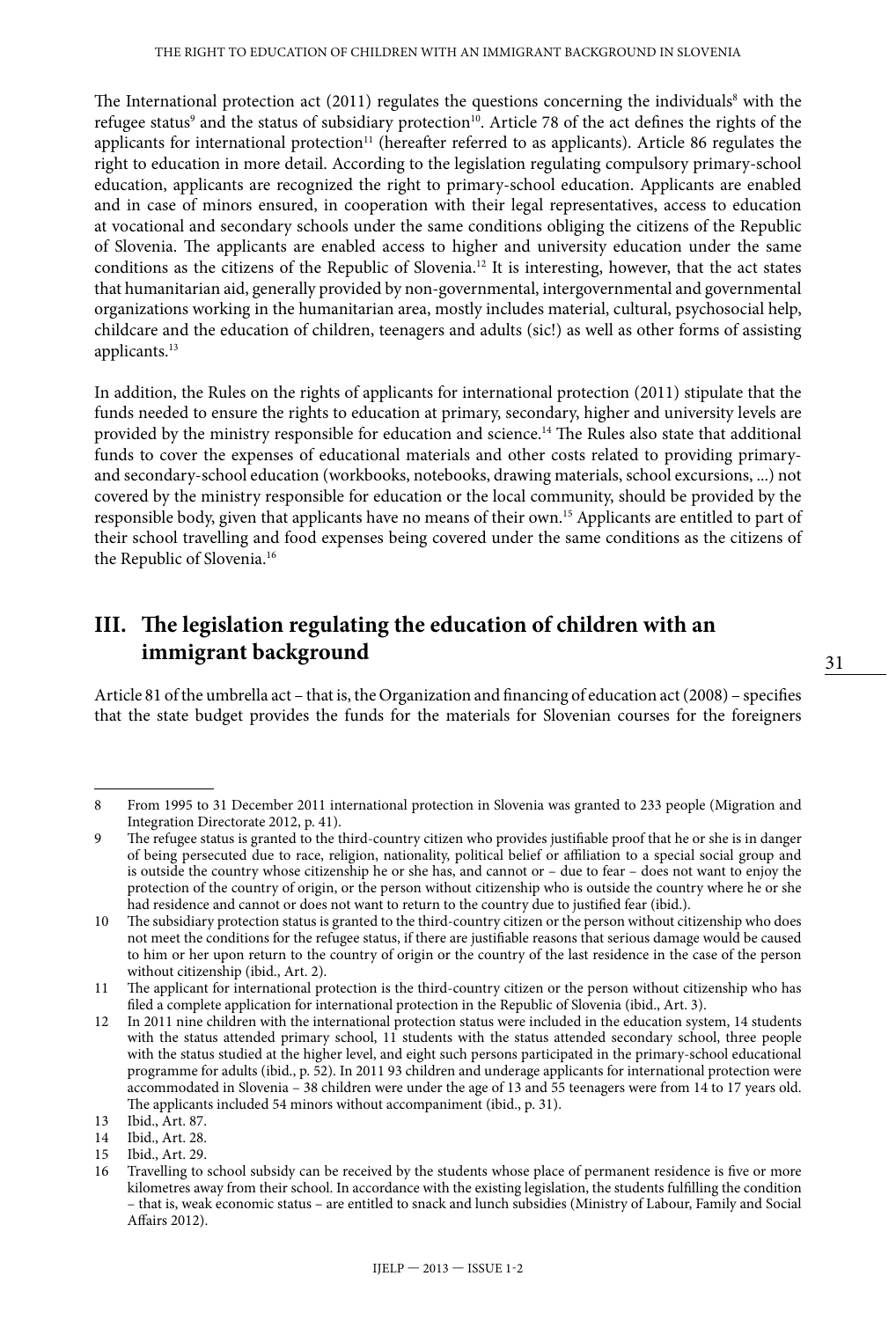attending regular primary- and secondary-school education, and the funds for mother tongue courses for the foreigners attending regular primary- and secondary-school education.<sup>17</sup>

The Preschool education act (2005) does not address the integration of children with an immigrant background, but it does state that, in contrast to other parents, the parents not liable to pay income tax in the Republic of Slovenia pay the full price of the programme their child attends.<sup>18</sup>

The children who are foreign citizens or persons without citizenship living in the Republic of Slovenia have the right to compulsory primary-school education under the same conditions as the citizens of the Republic of Slovenia.19 The Act amending the Primary school act (2007) stipulates that 'for the children … who need help when learning Slovenian … a Slovenian language course shall be organized when they start attending primary school'.<sup>20</sup> The Act amending the Primary school act adopted in 2011 states that for the children who have residence in the Republic of Slovenia and whose mother tongue is not Slovenian, classes in the Slovenian language and culture and – in cooperation with their countries of origin – in their native languages and cultures shall be organized when they start attending primary school.

The Rules amending the Rules on norms and standards for performing the programme of primary school (2008, Article 43a) state that the minister responsible for education specifies the criteria for the provision of the financial means for foreign students' additional expert assistance. The knowledge assessment of the population in primary schools is also normatively regulated. Article 19 of the Rules on knowledge assessment and students' progression in primary school (2008) states that for the students who are foreign citizens or persons without citizenship and who live in the Republic of Slovenia the forms and terms of knowledge assessment, the number of grades, etc. can be adjusted in consultation with parents. The student's knowledge may be assessed in terms of his or her progress in achieving the objectives or knowledge standards defined by syllabuses. The adjustments are decided on by the teaching personnel. Knowledge assessment adjustments are put in place for a maximum of two school vears.<sup>21</sup>

The Gimnazije act (2008), Article 9, states that foreign citizens may attend *gimnazije* (general upper secondary education programmes) under the same conditions as the citizens of the Republic of Slovenia, if educated according to the reciprocity principle.

Article 7 of the Vocational education act (2006) lays down that foreign citizens may receive vocational and technical education in the Republic of Slovenia under the same conditions as the citizens of the Republic of Slovenia, if educated according to the reciprocity principle; if not, they must pay for their education.

The Rules on norms and standards for the implementation of educational programmes in secondary education (2010) state, in Article 16, that for the students who need and desire help due to their lack of knowledge of the Slovenian language, the school organizes a course in Slovenian on the basis of the teachers' expert assessment of the level of their knowledge of the Slovenian language. The school organizes courses for the students the first two years of their education – which means that this right is limited to students who are considered foreigners, and not all students whose mother tongue is other than Slovenian. The criteria for group formation are the number of applying students and the teachers' expert assessments of the level of their knowledge of the Slovenian language:

<sup>17</sup> The exact procedure of providing the funds for mother tongues courses for the children with an immigrant background has not been specified yet, since experimental courses in at least the most common languages are still being prepared in collaboration with the non-governmental organizations working in the field and the immigrant associations and embassies of relevant countries (Unofficial conversation … 2012).

<sup>18</sup> In the school year 2010/11, 278 children, aged from 11 months to six years with the foreigner status, attended Slovenian preschools (Statistical Office of the Republic of Slovenia 2012b).

<sup>19</sup> Primary school act 2006, Art. 10.

<sup>20</sup> Ibid., Art. 3.<br>21 Rules on 200

Rules on 2008.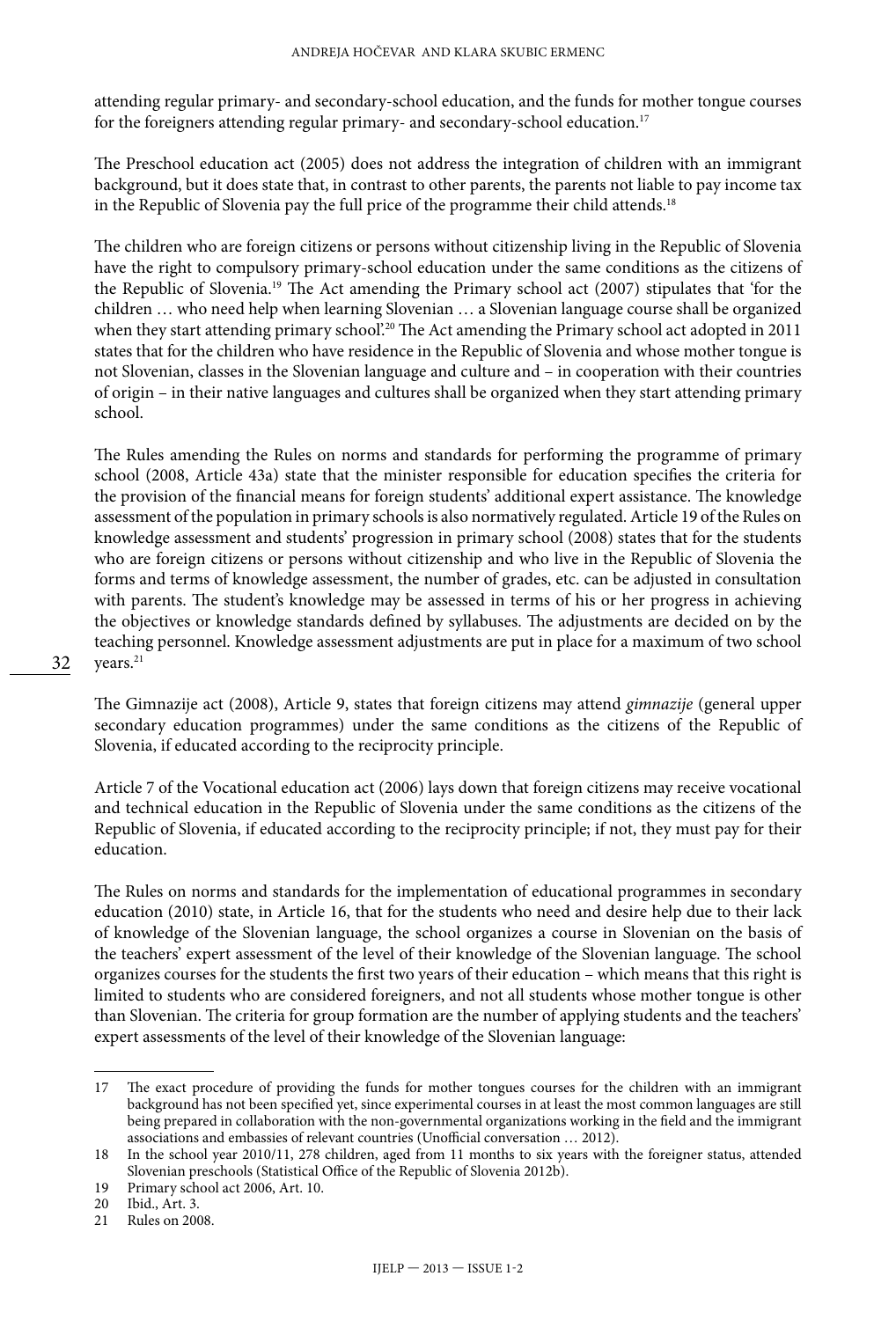- − up to six students, regardless of their language knowledge: a mixed group an intensive, 35-hour course,
- − from seven to 12 students, regardless of their language knowledge: a mixed group a 70-hour course,
- − up to 16 students with the same (prior) language knowledge: a homogenous group a 70-hour course.22

The Rules on the code of conduct in secondary schools (2010), Article 11, state that the student coming from a foreign country can be provided with the adjustment of instruction by means of a pedagogical contract if it is likely to improve his or her school success.23 Signing the pedagogical contract is decided on by the head teacher, having previous sought the opinion of the class teaching personnel and the school counsellors. The pedagogical contract, signed by the head teacher, parents and the student, specifies the student's and school's rights and duties, the forms and terms of the student's knowledge assessment, the period of the contract's duration and the grounds for the suspension or cancellation of the contract.

#### **IV. The drawbacks of legislative solutions**

Slovenia has regulated a number of issues related to the right to education of students with an immigrant background, but certain issues remain open. Firstly, the legislation is inharmonious – there are differences found when comparing the legislation in the area of education and the legislation in the area of the state's internal affairs. Interestingly, the acts and implementing regulations in the area of education (with the exception of primary school) formally only regulate the forms of learning the Slovenian language. The scope of rights is relatively limited, mainly restricted to a few additional lessons in the Slovenian language, and even those are not available for all the target populations of the children with an immigrant background.<sup>24</sup> But most of all, the legislation hardly ever attempts the formulation of such solutions which would enable educational institutions pedagogically to approach children with an immigrant background through the fact that these are children who may have different educational needs. This is especially true of the children who are second-generation immigrants to Slovenia. Some of the solutions can be found at the level of implementing regulations, but they are far from sufficient if intended to provide schools with adequate support for the formulation of specific solutions for dealing with the population. Hence, the question arises about how educational institutions find their way among all the acts and implementing regulations? What do they rely on when trying to ease the entry of children with an immigrant background into preschools and schools? And how many lessons in the Slovenian language do children with an immigrant background actually get? How are other aspects of multicultural education seen to? The answers to the questions are impossible to give, as there has been no study in Slovenia providing us with the answers to these dilemmas.

We find it sensible to investigate the possibility of including more specific norms for the education of the population in the legislation covering the area of education. The latter only briefly addresses children with the foreigner status, and it excludes the children who have the refugee status in Slovenia, the persons under temporary protection and second-generation immigrants to Slovenia. Granting equal rights to all target groups would strengthen the justice of the system and make it easier for schools and other educational institutions to enforce the rights. In our view, the existing solutions do

<sup>22</sup> Incomplete data for the 2009/10 school year show that around 70% of foreign students came from the area of the former Yugoslavia, the majority of them from Macedonia, Kosovo and Bosnia and Herzegovina, with students from China being second. The majority of the students attended the secondary schools providing programmes in the fields of civil engineering, catering, tourism and healthcare, and *gimnazija*. In the 2010/11 school year Slovenian language courses were provided by 46 secondary schools for 469 students with the foreigner status (Ministry of Education, Science, Culture and Sport 2012).

<sup>23</sup> The Ministry of Education, Science, Culture and Sport does not collect data on the number of pedagogical contacts or the school success of foreign students.

<sup>24</sup> The scope of additional expert assistance and additional lessons in Slovenian (with the exception of secondary vocational and technical education) is not specified in legislation, but by the responsible minister.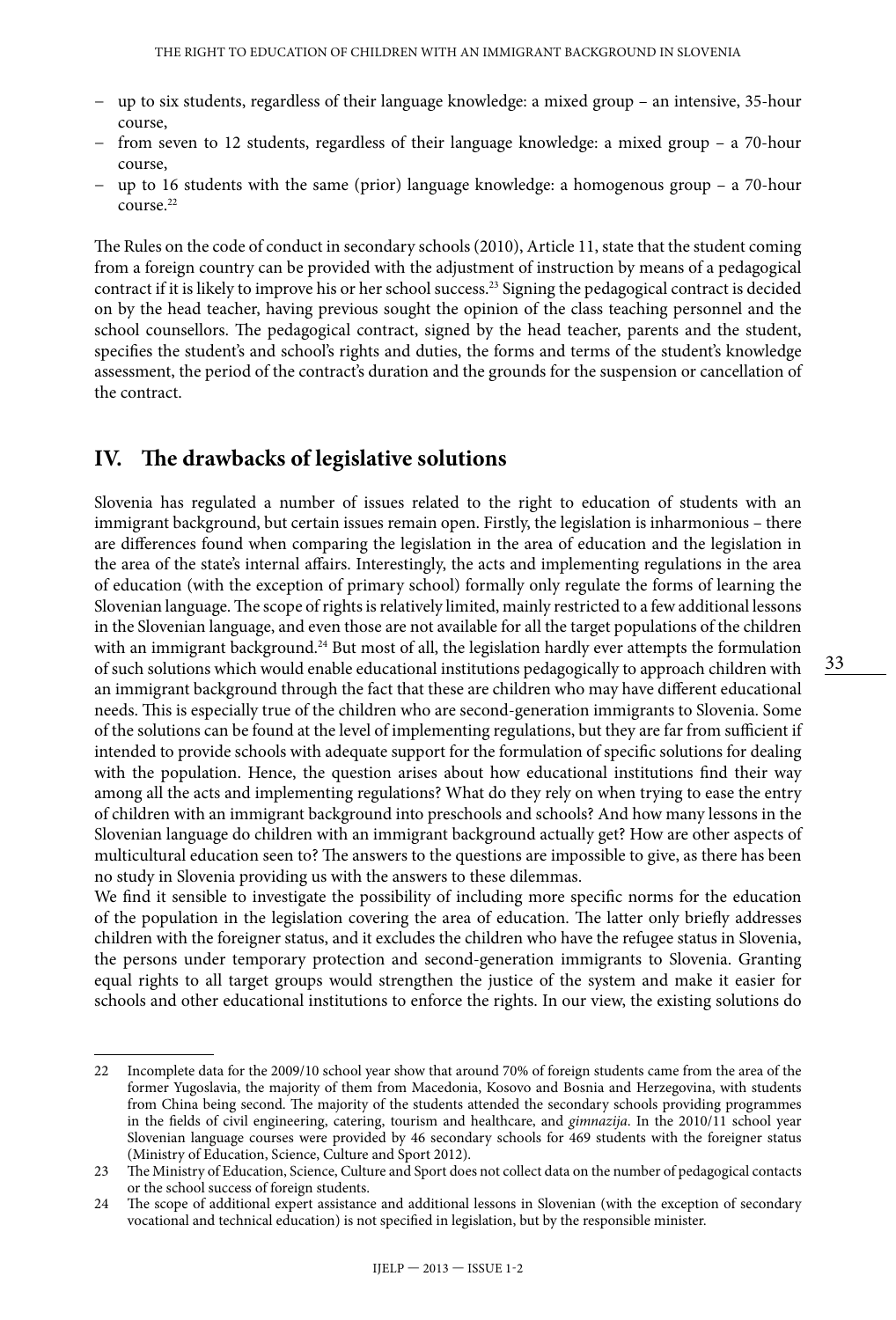not enhance the justice of the education system; the right to extensive and quality Slovenian language learning support should be the minimum integration standard for all students who need it.

While Slovenian authorities were amending the legislation regulating the children with an immigrant background, educational authorities started on a broader strategy of integrating children with an immigrant background into the education system. The Strategy for the inclusion of migrant children and students in the education system in the Republic of Slovenia (hereinafter: The Strategy) was adopted in 2007.<sup>25</sup> The Strategy was prepared simultaneously with the modernisation of the relevant legislation. It is noteworthy because it explicitly demonstrates the very philosophy permeating the legislation itself. We are going to show how the Strategy – in spite of being more broadly conceived – is also largely limited to the issue of learning the Slovenian language.

## **V. Strategy for the inclusion of migrant children and students in the education system in the Republic of Slovenia**

The readiness of Slovenian authorities to address more fully the issue of children with an immigrant background in education is, undoubtedly, to be commended. Its authors included certain positive aspects of addressing the issue, but their realization is hindered by some of its crucial, yet unconsidered or inappropriate foundations. In addition to the already mentioned drawbacks, the fact that it does not rely on any research findings is one of its manifest disadvantages. Explicitly it only relies on the results of a short survey conducted in 2006 for the purposes of the Strategy by the National Education Institute of the Republic of Slovenia. Although there is no comprehensive insight into the state of the affairs in the field, we do have the findings of some research studies that the Strategy does not take into account. Consequently, we are not familiar with all the reasons for the existing situation in the area of the education of population with an immigrant background.<sup>26</sup> Another problem, related to the previous one, is caused by the Slovenian Personal data protection act (2007), which proscribes gathering data about students (their mother tongues, parents' education, etc.). The Strategy proposes collecting only data about migrant students, which we deem questionable, since it opens the possibility of the additional stigmatization of the population. Incidentally, students with special needs are in a similar situation, being the only group of students for whom legislation allows collecting data, thereby putting them in an unequal position in comparison with the majority population.

Moreover, we find ourselves in a bit of a quandary when trying to establish who the Strategy is intended for. The Strategy defines its target group to be 'migrant children and students', who are subsequently defined as either the children who have lived in Slovenia for less than a year or the children who have Slovenian citizenship, but 'are not yet fully integrated into the Slovenian environment for a variety of reasons'.27 The Strategy divides the group 'migrant children and students' into five subgroups:

- a. immigrants with Slovenian citizenship: persons living in Slovenia since birth or having Slovenian citizenship;
- b. 'typical' migrants: those with either permanent or temporary residence permits;
- c. forced migrants: persons under protection, asylum seekers, refugees;
- d. citizens of the EU member states, and

<sup>25</sup> Ministry of Education, Science, Culture and Sport 2007.

<sup>26</sup> For instance, it is not clear at all to what degree the poor command of Slovenian of the students born in Slovenia whose mother tongue is not Slovenian may be a factor in their poor school success. On the one hand, there are data showing that, on average, their success is lower, but it is impossible to say what role other factors play, for instance negative attitudes and lower teachers' expectations. On a small sample of primary-school teachers and students Bilanović (2009) found out that almost 83% of the teachers believe that the students whose Slovenian is not their mother tongue achieve lower success because of their poor command of Slovenian. However, this conviction was confirmed by only 58.5% of the students themselves. It seems that inadequate knowledge of the language does not always have an impact on a lower school success of all students with an immigrant background. Yet we do not know what the other factors might be (a lower social and economic status, the feelings of being unaccepted, etc.).

<sup>27</sup> Ibid., p. 8.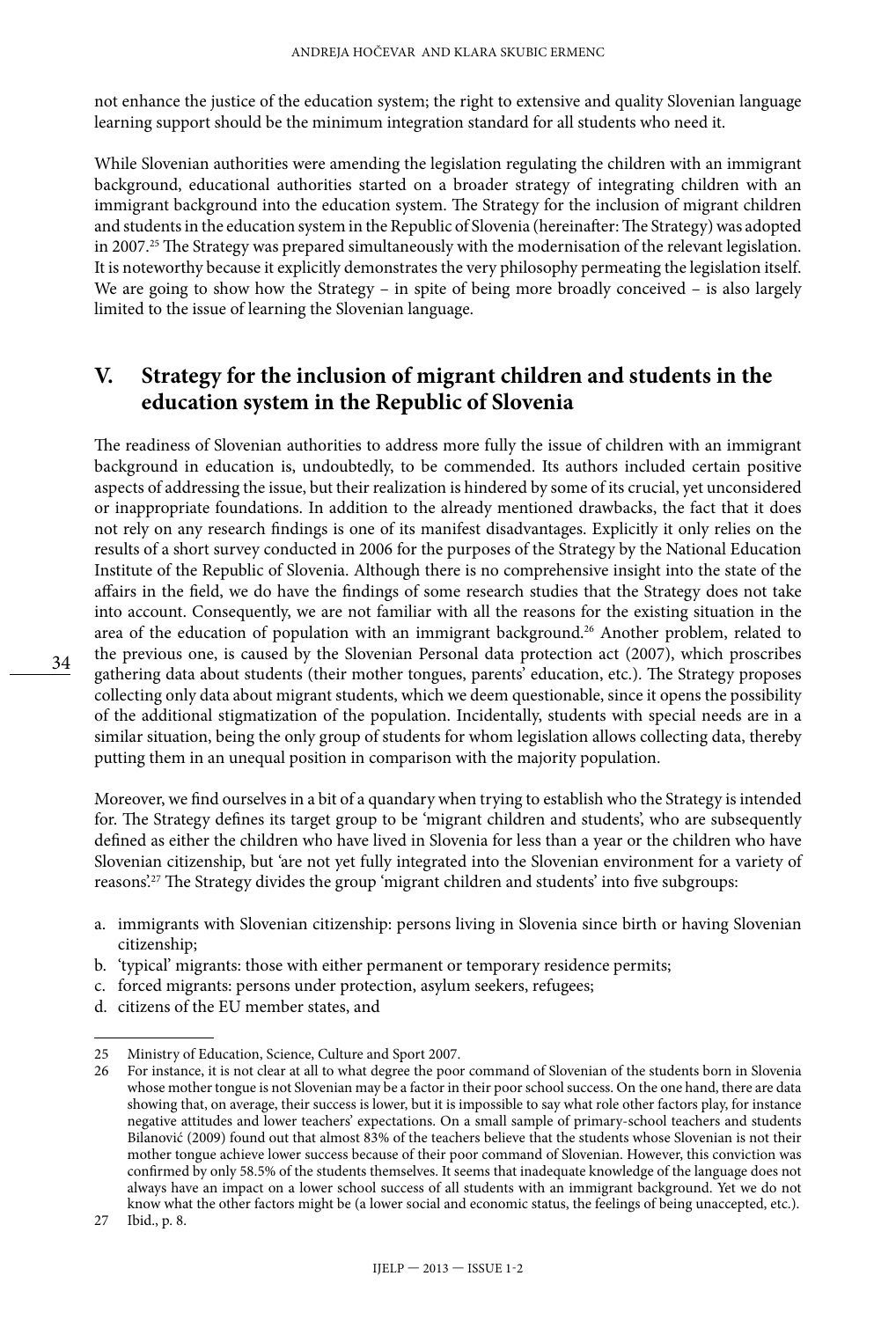e. the children of the Slovenian economic and political emigrants who have moved back to Slovenia<sup>28</sup> and who are 'assumed ... to have mastered Slovenian at least to some degree'.<sup>29</sup>

The definition of 'migrant children and students' in the Strategy raises a number of questions:

- 1. How are we to understand that migrant students include the Slovenian citizens who 'are not yet fully integrated' into Slovenian society?
- 2. Are immigrants all the citizens whose knowledge of the Slovenian language is not good enough?
- 3. How are we seriously to rely on a strategy *assuming* that the children of the Slovenian emigrants who have moved back to Slovenia have mastered Slovenian at least to some degree?
- 4. How is it possible to address such a diverse population with different life experiences and needs without taking the differences into account?

What is the objective of the Strategy? The Strategy employs the notion of 'migrant children and students' to describe a very diverse population of children who find themselves in Slovenia for a variety of different reasons. Although it is clear that the definition refers to the population defined by psychological, social, cultural, linguistic and ethnical heterogeneity, the Strategy emphasizes only one supposedly shared characteristic: inadequate knowledge of the Slovenian language. Therefore, we can only conclude that the main goal of the Strategy is to solve the issue of the command of Slovenian of the children who immigrate to the country and attend the education system. The goal, then, does not seem to be the creation of the conditions for the development of the education system, based on the principle of interculturalism – the system which could respond to the broader identity specifics and problems of students with an immigrant background and which could be oriented towards the education of all students for active participation in a multicultural society according to the principles of plurality and coexistence<sup>30</sup>

As a matter of fact, the general objectives of integrating 'migrant children and students' into the education system are, at the declaratory level, stated more broadly in the Strategy; they include broader dimensions of integration and, in one section, refer to the entire learning population as well:

- 1. Assisting migrant students in attaining adequate knowledge standards.
- 2. Successfully integrating migrant students into educational, social and vocational environments.
- 3. Developing possibilities of the presentation of one's own culture and achieving the goals of multicultural education.
- 4. Enabling learning Slovenian to the degree which guarantees successful integration into the education system.<sup>31</sup>

It is clear that most of the objectives aim at the five stated target groups, with the exception of part of the third objective, which has implications for the whole population at school. At the level of general objectives, the Strategy requires schools to establish intercultural school culture while simultaneously taking care of the migrant students' achievements. It emphasizes the importance of preserving their own cultures and fostering open intercultural relationships, interactions and exchanges, it expects schools to educate students in the spirit of recognizing that the world is co-dependent, that prejudices, ethnic stereotypes, etc. need to be overcome. There is also mention of the importance of multilingualism.<sup>32</sup> However, if one of the objectives of the Strategy is to achieve 'accepting difference to overcome prejudices against other cultures, […] educating for tolerance, preserving and developing one's own identity and culture,'33 would it not seem logical to make the whole learning population (which we desire to educate in the spirit of interculturalism) the target population of the Strategy, and not only the specific 'group' of the children who have moved to Slovenia for one reason or another?

<sup>28</sup> Ibid.

<sup>29</sup> Ibid., p. 9.

For more on that, see below and Ermenc 2010.

<sup>31</sup> Ibid., p. 12.

<sup>32</sup> Ibid., p. 14-15.<br>33 Ibid., p. 12.

Ibid., p. 12.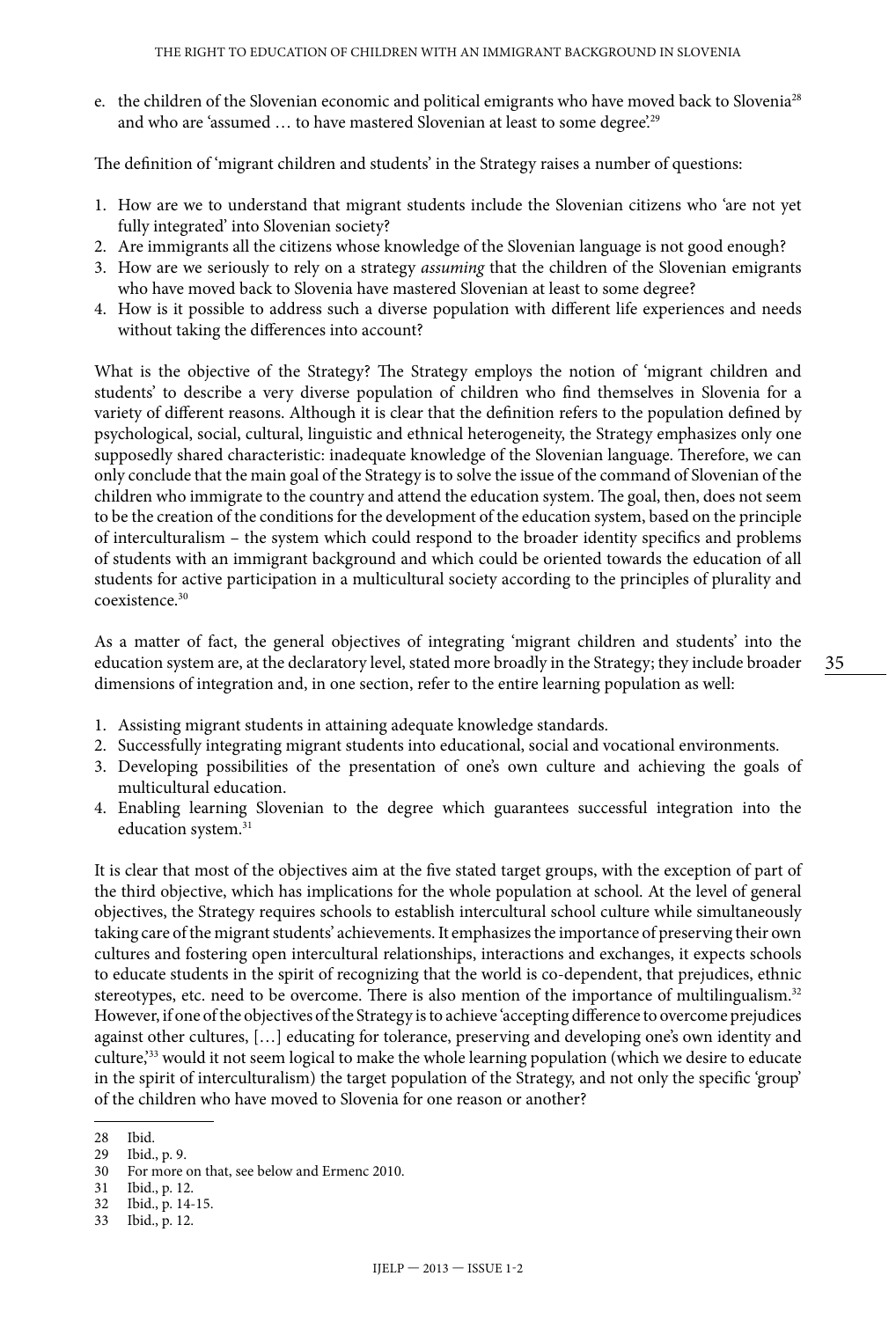In principle, the objectives of the Strategy would not be difficult to support if the basic starting point were not the integration of children with an immigrant background, but rather the development of interculturally and inclusively based education. Such a strategy would have to start from addressing everyone participating in the education system in any way and, at the same time, introduce the measures of positive discrimination in favour of the underprivileged, but not in a manner which would mould them in a separate category of the (helpless) users of additional services or persons with special needs defined by the degree of their deficit – in this case the degree of their (lack of) knowledge of the Slovenian language. As it is, this 'deficit' remains the basis for the measures proposed by the Strategy.

### **VI. The measures proposed by the Strategy**

The basis for the proposed measures in the Strategy is establishing the migrants' first language and taking account of their age and social circumstances. 'The length of the integration process, the forms of teaching, knowledge assessment, children's socialization, cooperation with parents as well as the choice of materials, and the preparation and use of the existing ones' depends on that.34 This starting point confirms our assumption that the fundamental criterion for determining the integration of the student, and therewith the key objective of the policy, is teaching the student Slovenian. All the other objectives are of secondary importance. This is systematically demonstrated throughout the entire document, from target groups to problem definition, objectives and proposed measures. The latter are divided into eight areas. To support our claim we quote the two measures that confirm it:

1. Defining the scope, forms and ways of curriculum adjustments for a faster and better-quality integration into the educational process.

The measure is divided into a range of activities, such as preparing an individual programme, specifying the number of lessons in Slovenian as a second language, selecting the relevant subjects or activities that the immigrant can participate in, preparing assessment (diagnostic, regular, final), preparing the child's portfolio, etc. From the aspect of the principle of the individualization of instruction there is nothing to hold against these measures. But: individualization must be a general pedagogical and didactic principle, not a special pedagogical principle for special groups of children. All children should be given a choice; except for the cases of pronounced developmental deviations, students' diversity has to be met with the provision of different, but equal knowledge, not compensatory programmes. Consequently, the syllabus for Slovenian as a second language should be developed. It should be designed so as to have the function of an equivalent alternative.

2. Encouraging intercultural learning and positive attitudes towards understanding and accepting difference in preschools and schools.

The measure plans on carrying out various intercultural activities, learning about children's cultures, getting to know best foreign practices, etc. Such activities – if systematic and thorough, planned together with children, parents and local communities – are welcome, being one of the distinguishing characteristics of intercultural preschools and schools. Nonetheless, a more decisive intervention in curricula and textbooks is called for gradually to eliminate their ethnocentrism (requiring adjustments at the level of schools is insufficient). We should enquire as to the value light in which Slovenian (western European) culture is presented, the degree to which other cultures are represented and the manners in which this is done. Do they enable those who do not have Slovenian background identification with preschool, school and knowledge? After all: what names do children in picture books and textbooks have?

<sup>34</sup> Ibid., p. 16.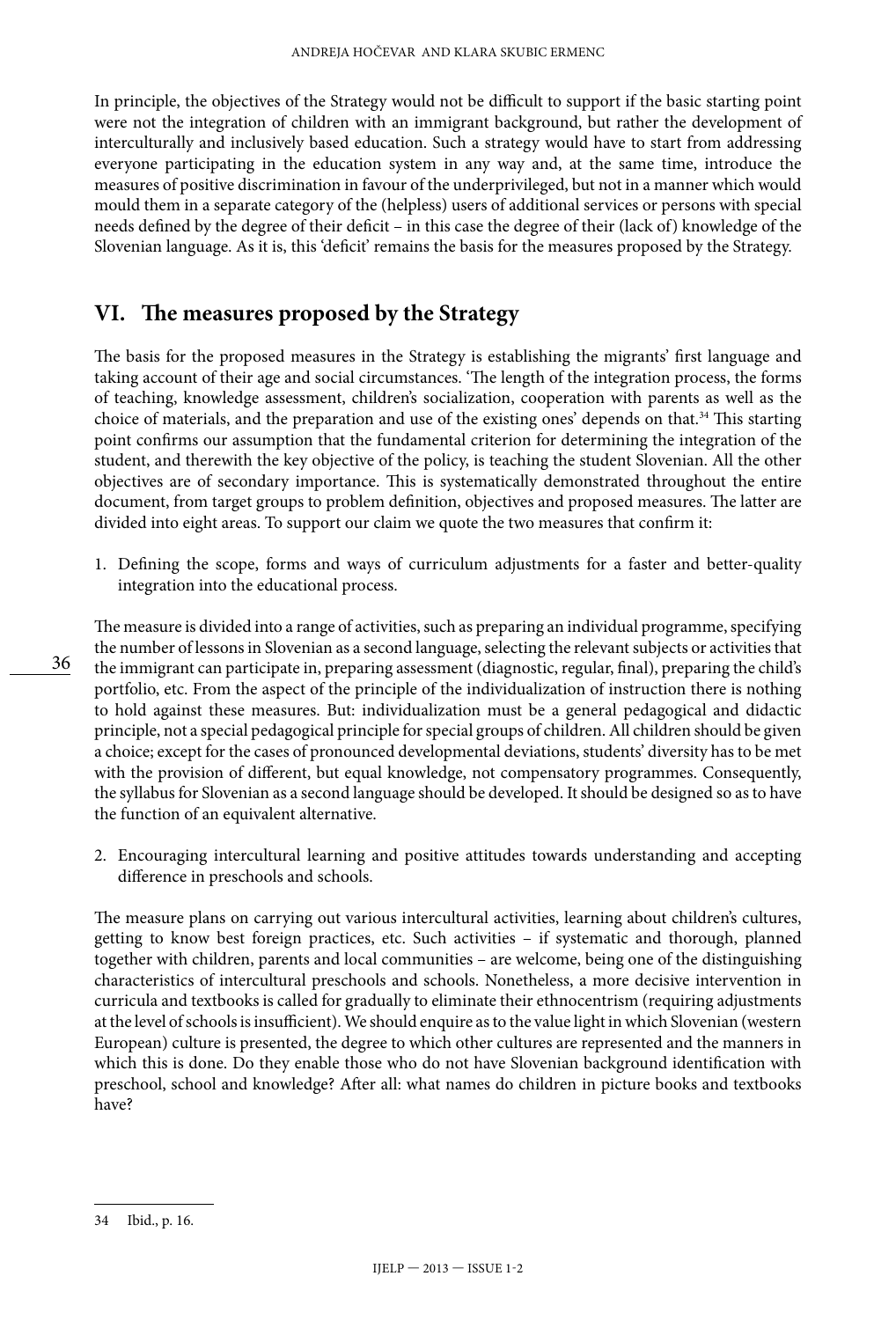## **VII. Conclusion**

At the declaratory level the contemporary national educational policies are committed to the principles of multiculturalism and the idea of two-way integration, that is, the citizen-oriented process based on the principles of justice and associated with the policies of near-equality treatment.<sup>35</sup> Two-way integration describes the process when both groups have to adjust to life together in changed circumstances – the citizens and individuals with an immigrant background. The actual execution, however, differs rather significantly from the ideas, being largely reduced to ensuring the possibilities of learning the Slovenian language. This, can lead to a problematic definition of specific target groups as students with special needs.

Our findings are also confirmed by the activities of Slovenian authorities since the Strategy was adopted: they started organizing systematically lessons in Slovenian for adults and children and programmes of learning about Slovenian history, culture and constitution.<sup>36</sup> In itself this is a very appropriate measure, but what is missing is support for and care of the preservation of the culture of children and adults with an immigrant background.<sup>37</sup> Learning Slovenian should be perceived as a basic minimum standard that the state has ignored for too long. The activity should undoubtedly receive sufficient means and conditions for learning Slovenian should be created. But this will not be enough to achieve the integration of everyone into schools and society.

What policies should be developed then? In our belief, the key condition is strengthening the egalitarian principles of the development of the education system, which already typifies Slovenian education system in a number of aspects where long comprehensive elementary education is provided, supported by individualization and short-term forms of separated learning. However, a more egalitarian education – if provided along one-way integration – can have a negative impact from the viewpoint of interculturalism: minority populations will only achieve better educational success as long as the majority school culture succeeds in assimilating them. Slovenian pedagogy has been arguing that they need to be amended in accordance with the policy of recognition (Kroflič, 2008; Vončina 2009). It argues that society should eliminate injustice by recognizing the equality of marginalized social identities and allowing them to shape their own and co-shape common destinies. From the aspect of the education system recognition means strengthening individualization in the sense of subject/ content selection and their equality in educational programmes. It also implies curriculum reform aiming at the elimination of ethnocentrism and the stereotypization of specific social groups through the integration of minority contents and perspectives as well as the deconstruction of discriminatory practices. Therefore, the field should be addressed in its entirety, not through individual strategies. The main problem lies in the fact that adjusting to the needs and characteristics of individuals and groups can lead to their excessive separation and, consequently, segregation. Hence, the solutions need to be

<sup>35</sup> The notion of near-equality treatment was developed in the Tampere programme, the first document outlining European integration policies. It refers to long-term and legal third-country immigrants whose rights must be guaranteed to be as equal as possible to the rights of EU citizens (Carrera 2008, pp. 8-9).

<sup>36</sup> Centre for Slovene … 2012; State Portal … 2012.

<sup>37</sup> For the time being the state provides no such support. Which does not mean that some primary schools do not give their students the opportunity. As an example we quote a primary school where Slovenian is not the mother tongue for 95% of the students. It is attended by 200 students. Most of them are immigrants from the former Yugoslav republics or else their parents immigrated from the former Yugoslav republics, whereas the students themselves were born in Slovenia. The school is also attended by students from the Asylum Centre, coming from different countries. The majority of the students are members of the second-generation immigrants, and 20 to 30 children enter the school each year who have recently moved to Slovenia. During breaks the students mostly use their mother tongues. For them Slovenian is a second/foreign language, whereas knowledge standards and textbooks are the same as those used by the students whose mother tongue is Slovenian. The teachers are not trained in teaching literacy in Slovenian as a second language. The school finds that additional Slovenian lessons are not enough for the children. Consequently, the teachers prepare special materials for them, which are multilingual. They also find that in Slovenia schools should devote more time to learning about the cultures of students with an immigrant background and pay more attention to integrating parents into various programmes, including literacy programmes. Schools should also facilitate preserving their cultures and systematically promote literacy in their mother tongues (Hanuš 2010).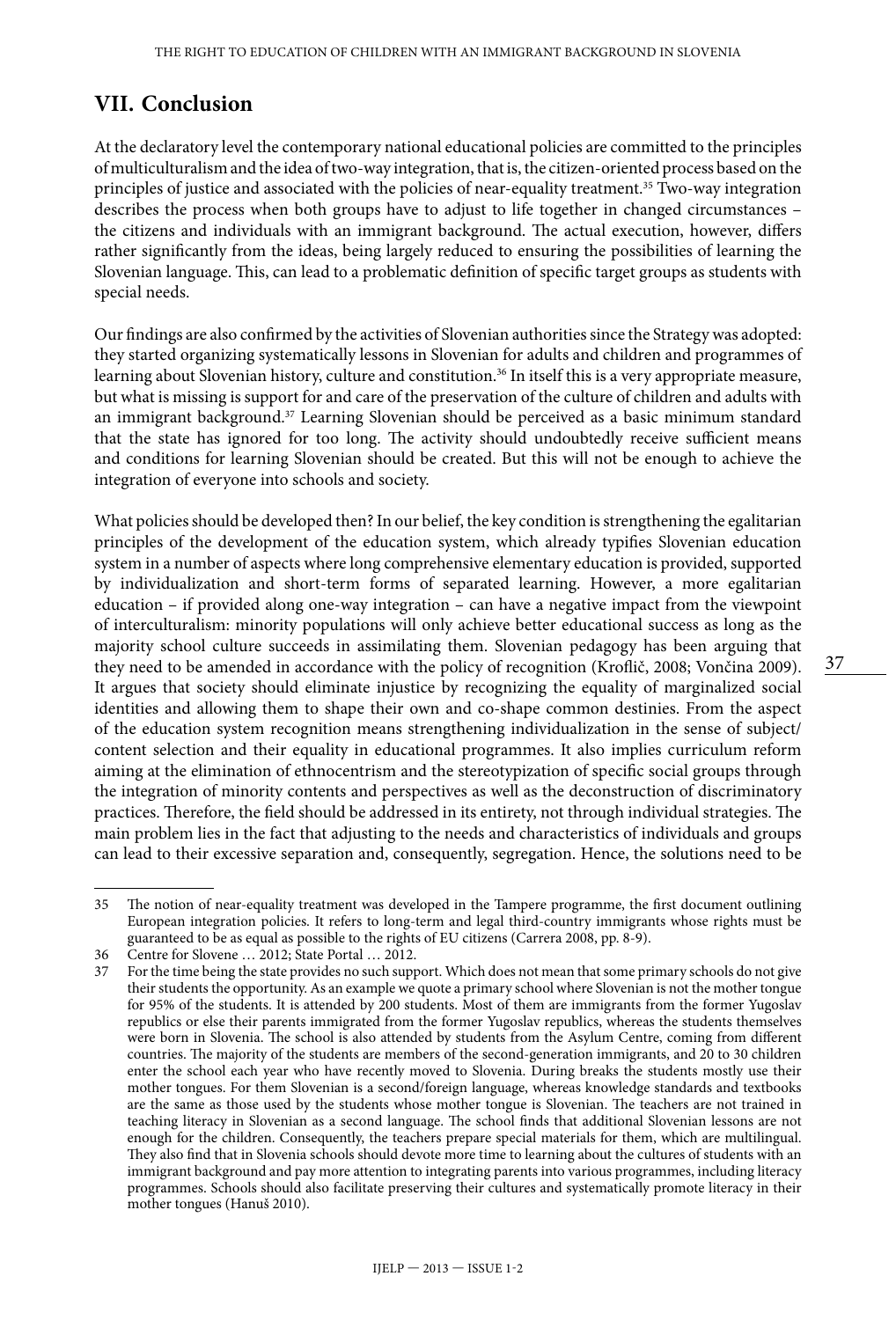found in the context of an inclusive, intercultural and postmodern pedagogical paradigm. In view of the above, a new strategy for educating persons with an immigrant background should be mapped out and the legal foundations for carrying out various pedagogical measures provided. These would make it easier for educational institutions to address the population, but most of all they would enable this population the best opportunities to be integrated into Slovenian society while also preserving and strengthening their cultural identities.

#### **VIII. References**

- Act amending the Primary school act [Zakon o spremembah in dopolnitvah Zakona o osnovni šoli] (2007), *Official Gazette of the Republic of Slovenia*, No. 102/2007, 9 November 2007 Ljubljana;
- Act amending the Primary school act [Zakon o spremembah in dopolnitvah zakona o osnovni šoli] (2011), *Official Gazette of the Republic of Slovenia*, No. 87/2011, 2 November 2011, Ljubljana;
- Aliens act [Zakon o tujcih] (2011), *[Official Gazette of the Republic of Slovenia](http://www.uradni-list.si/1/index?edition=201150)*, No. 50/2011, 27 June [2011](http://www.uradni-list.si/1/index?edition=201150), Ljubljana;
- Bilanović, A. (2009), *Ko materni jezik ni učni jezik,* Oddelek za pedagogiko in andragogiko, Filozofska fakulteta, Ljubljana;
- Carrera, S. (2008), *Benchmarking Integration in EU: Analyzing the debate on integration and moving it forward*, Bertelsmann Stifung, Gütersloh;
- Centre for Slovene as a Second/Foreign Language [Center za slovenščino kot drugi/tuji jezik] (2012), *Tečaji slovenščine*, available online at http://www.centerslo.net/l1.asp?L1\_ID=1&LANG=slo, accessed on 12 June 2012, Ljubljana;
- Ermenc, K. S. (2010), 'Slovenska strategija vključevanja učencev migrantov v izobraževanje v kontekstu evropske izobraževalne politike', in: Ličen. N. (ed), *Kulture v dialogu*. Oddelek za pedagogiko in andragogiko, Filozofska fakulteta, Ljubljana, pp. 79-90;
- Gimnazije act [Zakon o gimnazijah] (official consolidated text) (2007), *Official Gazette of the Republic of Slovenia*, No. 1/2007, 5 January 2007, Ljubljana;
- Hanuš, B. (2010), 'Jezikovne in kulturne ovire, ki vplivajo na opismenjevanje učencev priseljencev', *Journal of Contemporary Educational Studies*, 1, pp. 122-135;
- Hočevar, A. (2003), 'Education of refugees in the Republic of Slovenia', in: Kozłowska, A. (ed), *Multicultural education in the unifying Europe*, Wydawnictwo Wyższej szkoły pedagogicznej w Częstochowie, Częstochowa, pp. 123-132;
- International protection act [Zakon o mednarodni zaščiti] (2011) (official consolidated text), *[Official](http://www.uradni-list.si/1/index?edition=201150)  [Gazette of the Republic of Slovenia](http://www.uradni-list.si/1/index?edition=201150)*, No. 11/2011, 21 February 2011, Ljubljana;
- Kroflič, R. (2008), 'Induktivni pristop k poučevanju državljanske vzgoje na načelu interkulturnosti', *Šolsko polje*, 5/6, pp. 7-24;
- Marunica, N. (2008), *Pravni okvir vključevanja otrok, učencev in dijakov migrantov v vzgojnoizobraževalni sistem v RS*, available online at http://www.zrss.si/pdf/\_Pravni\_okvirji\_integracije\_ (Neda%20Marunica)\_4maj09.pdf, accessed on 23 April 2010;
- Migration and Integration Directorate [Direktorat za migracije in integracijo] (2012), *Poročilo direktorata za migracije in integracijo za leto 2011*, Ministrstvo za notranje zadeve, Ljubljana;
- Ministry of Education, Science, Culture and Sport [Ministrstvo za izobraževanje, znanost, kulturo in šport] (2007), *Strategija vključevanja otrok, učencev in dijakov migrantov v sistem vzgoje in izobraževanja v Republiki Sloveniji*, Ministrstvo za šolstvo in šport, available online at http:// www.zrss.si/default.asp?link=predmet&tip=7&pID=241&rID=1990, accessed on 13 November 2009, Ljubljana;
- Ministry of Education, Science, Culture and Sport [Ministrstvo za izobraževanje, znanost, kulturo in šport] (2012), *Slovenščina za dijake tujce, ki zaradi neznanja oziroma pomanjkljivega znanja slovenskega jezika potrebujejo in si želijo pomoč*, Internal materials, Ljubljana;
- Ministry of Labour, Family and Social Affairs [Ministrstvo za delo, družino in socialne zadeve] (2012), Nova socialna zakonodaja, available online at http://www.mddsz.gov.si/si/uveljavljanje\_pravic/ nova\_socialna\_zakonodaja/ accessed on 1 June 2012, Ljubljana;